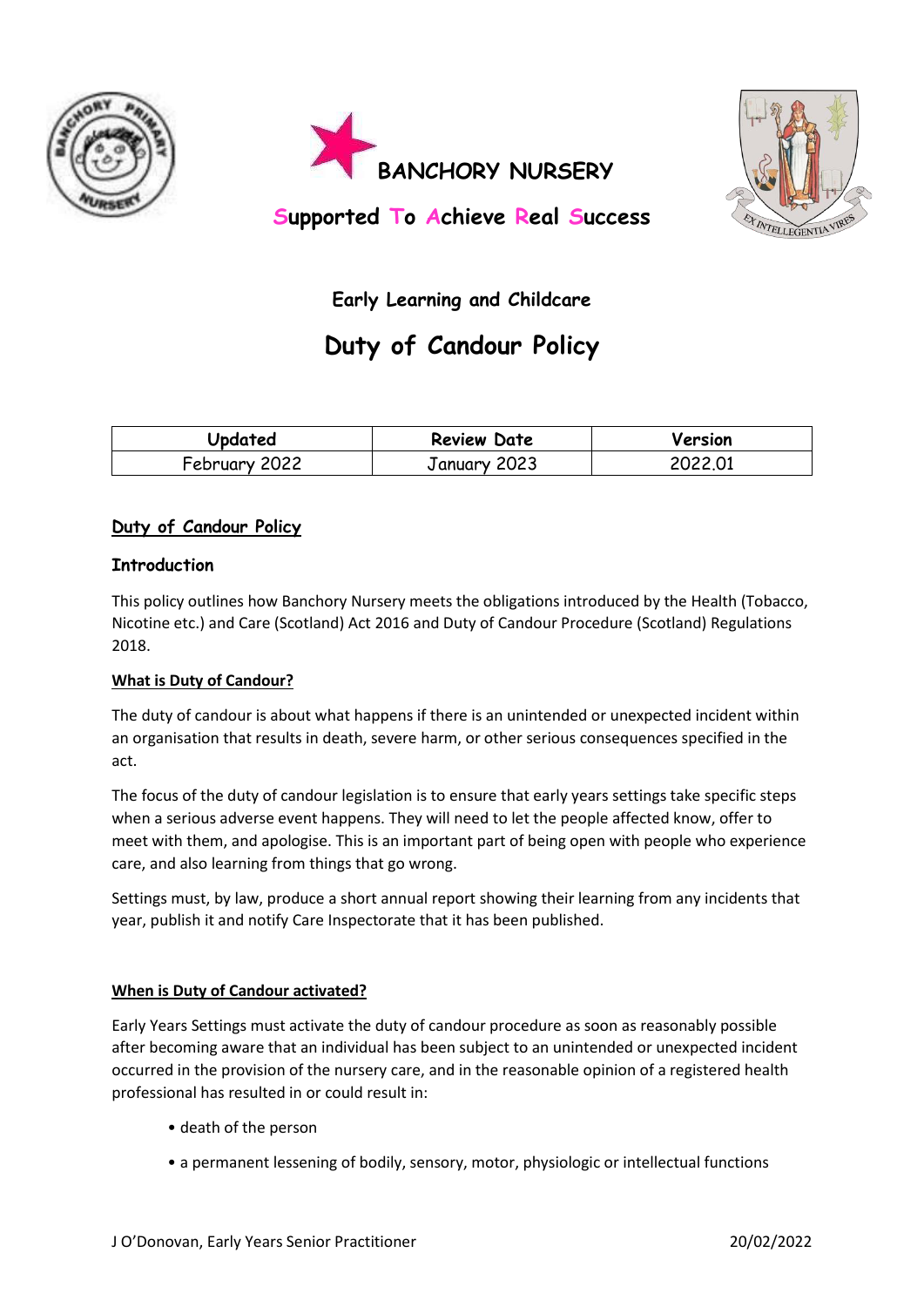- an increase in the person's treatment
- changes to the structure of the person's body
- the shortening of the life expectance of the person
- an impairment of the sensory, motor or intellectual functions of the person which has lasted, or is likely to last, for a continuous period of at least 28 days
- the person experiencing pain or psychological harm which has been, or is likely to be, experienced by the person continuous for a period of at least 28 days
- the person requiring treatment by a registered health professional in order to prevent the death of the person.

Or any injury to the person which, if left untreated, would lead to one or more of the outcomes mentioned above. It is important to note that where the duty of candour procedure start date is later than one month after the date on which the incident occurred, an explanation of the reason for this has to be provided to the relevant person.

#### **Systems and Procedures at Banchory Nursery**

If the Nursery staff believe that an incident has occurred which may trigger the duty of candour, they will report it to the EYSP or designated staff member in their absence immediately, or as soon as they realise it may be such an incident, who will inform their QIO and the Central Early Years Team. The EYSP shall be responsible for managing the duty of candour from that point.

#### They will:

Obtain a viewpoint from a registered health professional as to the incident and its relationship to the harm that was caused. The EYSP should ensure this viewpoint covers the following questions:

- What was the incident?
- What was the outcome?
- What illnesses and underlying conditions did/does the person have?
- Does it appear that this incident resulted in or could result in the death or harm, caused?
- Does the natural course of the person's illness or underlying condition directly relate to the death or harm described?

#### **If the registered professional's view is that the incident appears to have resulted in, or could result in the harm caused, the EYSP will:**

1. Record the date this view is given as the procedure start date

2. Notify the parents/carers of the child as soon as reasonably practical, and ideally within 10 working days of the procedure date. The notification should include:

- An account of the incident and all the facts the school is aware of
- An explanation of the actions that the nursery will take as part of the duty of candour procedure